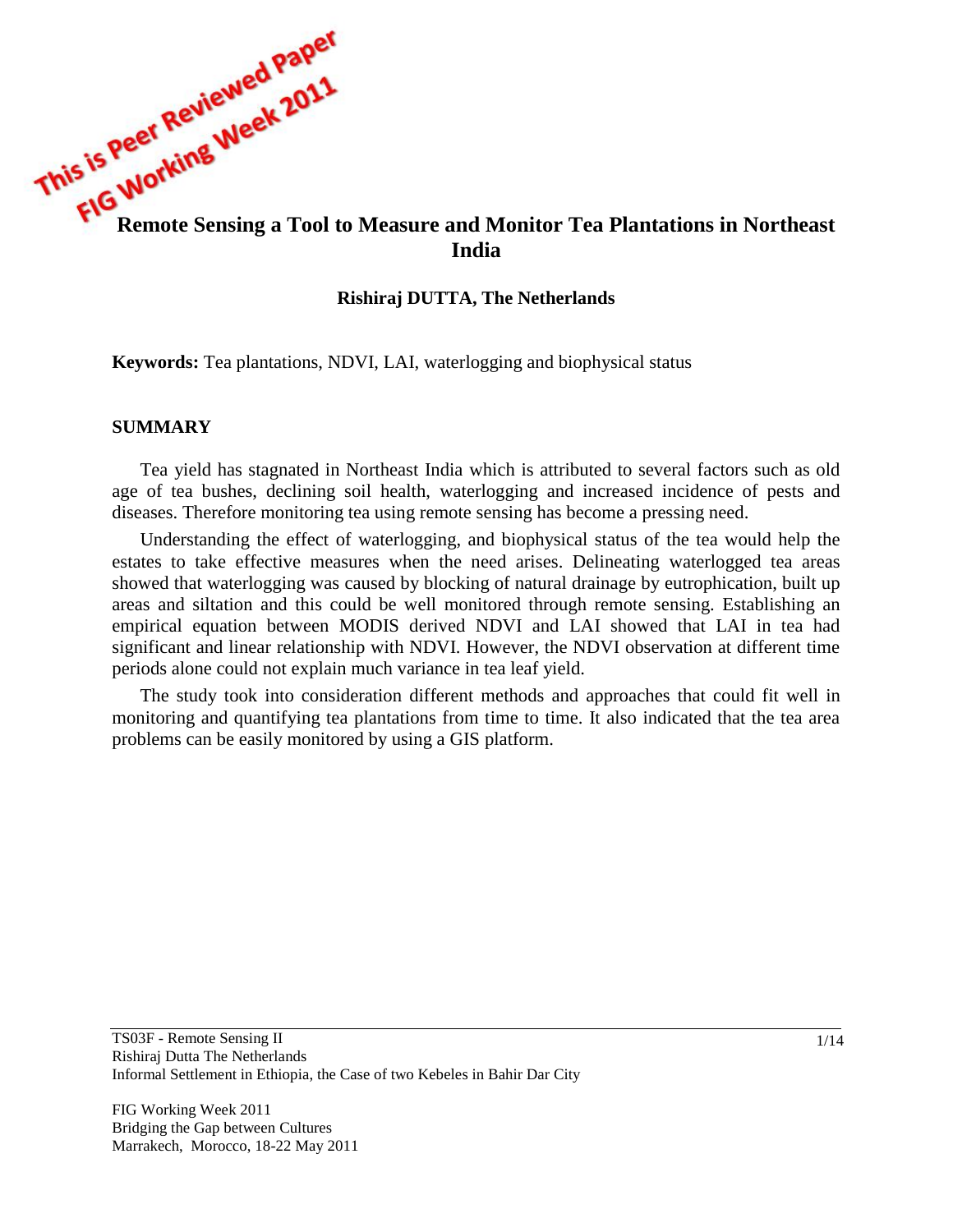# **Remote Sensing a Tool to Measure and Monitor Tea Plantations in Northeast India**

### **Rishiraj DUTTA, The Netherlands**

#### **1. INTRODUCTION**

Tea is an evergreen shrub from the genus *Camellia* that includes some 82 species (Banerjee, 1992). Of all the species, tea is the most important both commercially and taxonomically and is cultivated to produce a stimulant brew. In India, *Camellia sinensis* var. *assamica* is most widely used. Tea is a leading cash crop in world agriculture with its production increasing from 850 million kg during the year  $2000 - 2003$  to 980 million kg  $2004 - 2007$  (Dutta et al., 2010). Tea is indigenous to India and is an area where the country can take a lot of pride. This is mainly because of its pre-eminence as a foreign exchange earner. Stagnation in tea production and decline in tea quality are seen as major problems by the tea industry which is attributed to several factors such as old age of tea plantations, waterlogging, declining soil health and increased incidence of pests and diseases (Dutta et al., 2008). Tea is affected by a plethora of factors ranging from genotype, environment and management (Dutta et al., 2010).

The monsoonal climate of Northeastern India is accompanied by alternate wet and dry seasons giving a unique opportunity to have too much and too little water. Of late, large tea plantations of about 350,000 ha supported by this region have become susceptible to continued water logging, droughts, soil erosion etc. in certain areas. Due to flowing of water through the catchments, the drainage problems have to be addressed on the basis of a watershed which has a multidimensional issues and priorities (Bordoloi et al., 2006). Topographic information at the catchment level including the existing natural drainage network is very essential. Strong and accurate diagnostic tools are also required for identifying the exact nature of drainage problems and the geographic changes that have taken over time (Bhagat et al., 2007). With the increasing frequency of expansion of tea cultivation, low lying areas for growing of thatch, bamboo, fuel plants or paddy cultivation are now covered by tea plantations. Instead of facing the high water table problems in these new expansions, it is causing siltation in the natural drainage system in the recent years. Although riparian laws forbid the blocking of the waterways, this is hardly enforced (Bordoloi, 1993). Occasional blockades of tertiary streams serving as main drainage base for the tea estates and encroachments of these streams have further deteriorated their carrying capacity. Disposal of excess water through pumping system resulted in problems to the adjoining paddy fields which are often inundated due to silting/blockage of natural drainage system. Remote sensing techniques can be a very useful tool to visualize larger areas at a time with its distinctive features and also the geomorphic changes. Use of remote sensing data on a geographic information system (GIS) platform would help store, manipulate, analyze a huge database (spatial and non-spatial) and display/reproduce the data in a more meaningful and usable manner (Bordoloi and Borbora, 1994).

The use of space-based remote sensing techniques is well established for regional and global monitoring and assessment of agricultural crops using various kinds of vegetation indices (Gallo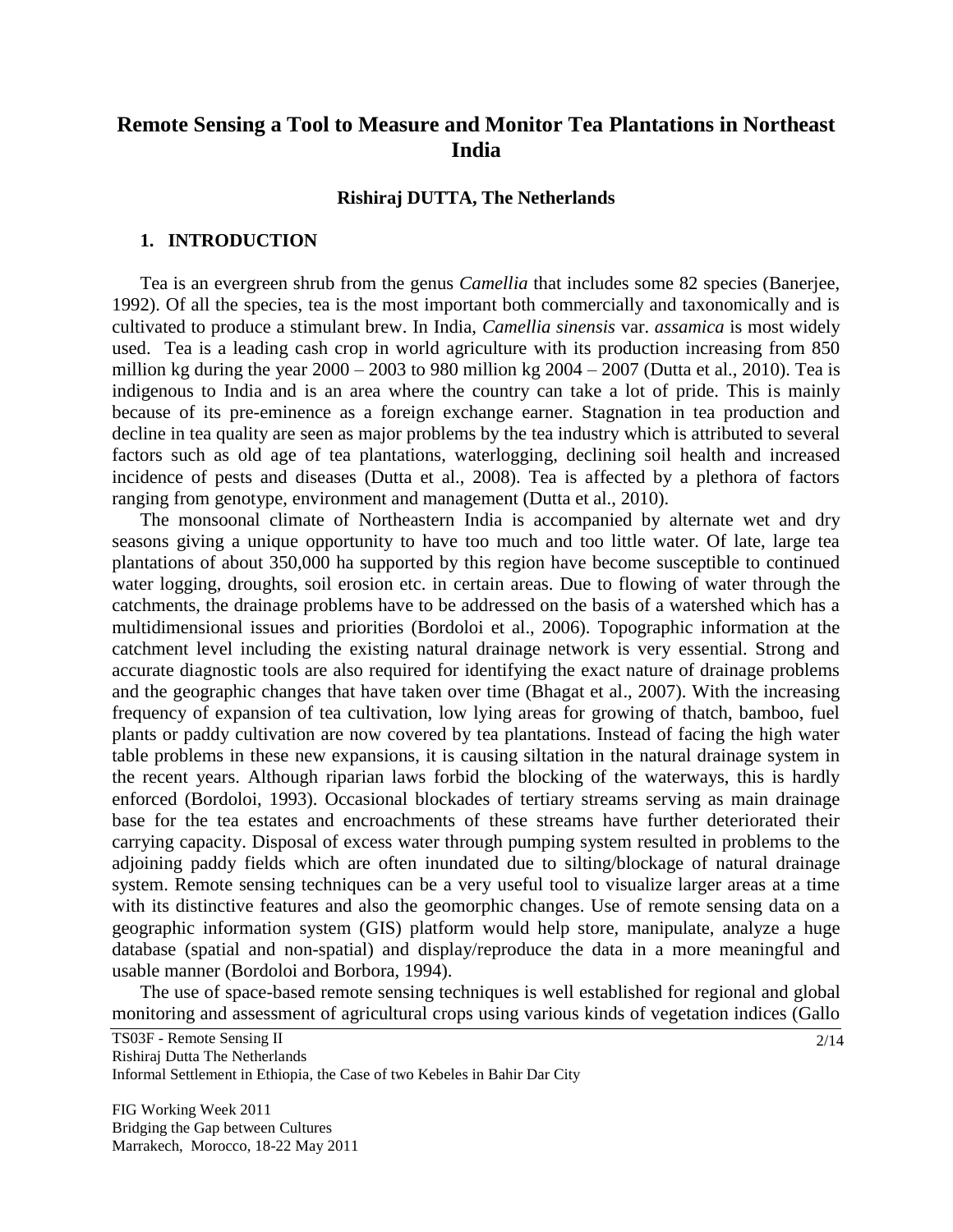and Flesch 1989, Carlson et al. 1990, Goward et al. 1993, Cihlar et al. 1991, Rao et al., 2007). The examination of the relationship between vegetation indices and LAI has been studied frequently over the years and had shown to be useful for yield prediction purposes (Major et al. 1990, Rudorff and Batista 1990). The NDVI is a widely used spectral transformation which is considered as a measure of plant productivity and is sensitive to vegetation parameters such as the green leaf area index, the fraction of absorbed photosynthetically active radiation and the percentage of ground surface covered by vegetation (Sellers 1985, Tucker and Sellers 1986). It has been reported by various researchers that the correlation between LAI and NDVI is not consistent and shows insensitivity, particularly in high leaf area vegetation like deciduous forest (Rondeaux et al. 1996).

The main objective of this study is to delineate waterlogged tea areas and to derive an empirical relation between tea LAI and NDVI.

## **1.1 Normalized Difference Vegetation Index (NDVI)**

Remote sensing techniques are used for monitoring and mapping condition of earth"s ecosystem. Vegetation cover is the one of most important biophysical indicator which can be estimated using vegetation indices derived from satellite images. Vegetation indices allow us to delineate the distribution of vegetation and soil based on the characteristic reflectance patterns of green vegetation. The Normalized Difference Vegetation Index (NDVI) measures the amount of green vegetation. The spectral reflectance difference between Near Infrared (NIR) and red is used to calculate NDVI. The formula can be expressed as (Jensen, 2000):

$$
NDVI = \left(\frac{NIR - \text{Re } d}{NIR + \text{Re } d}\right)
$$

The NDVI has been used widely in remote sensing studies since its development (Jensen, 2005). NDVI values range from  $-1$  to  $+1$ , where higher values are for green vegetation and low values for other common surface materials. Bare soil is represented with NDVI values which are closest to 0 and water bodies are represented with negative NDVI values (Lillesand et al., 2004; Jasinski, 1990; Sader and Winne, 1992).

## **1.2 Leaf Area Index**

Leaf Area Index (LAI) is defined as the one sided green leaf area per unit ground area in broadleaf canopies, or as the projected needle leaf area per unit ground area in needle canopies. Various destructive and non-destructive methodologies to measure LAI do exist. Non-destructive methods include hemispherical photography, sunfleck ceptometers, and other optical instruments like TRAC, LAI-2000 or LI-COR (Chen et al. 1997). The Licor LAI-2000 plant canopy analyzer was used to collect LAI data according to methods in their manual (Licor, 1992). The instrument measures how much light is attenuated at several angles as it passes through the canopy and then

TS03F - Remote Sensing II Rishiraj Dutta The Netherlands Informal Settlement in Ethiopia, the Case of two Kebeles in Bahir Dar City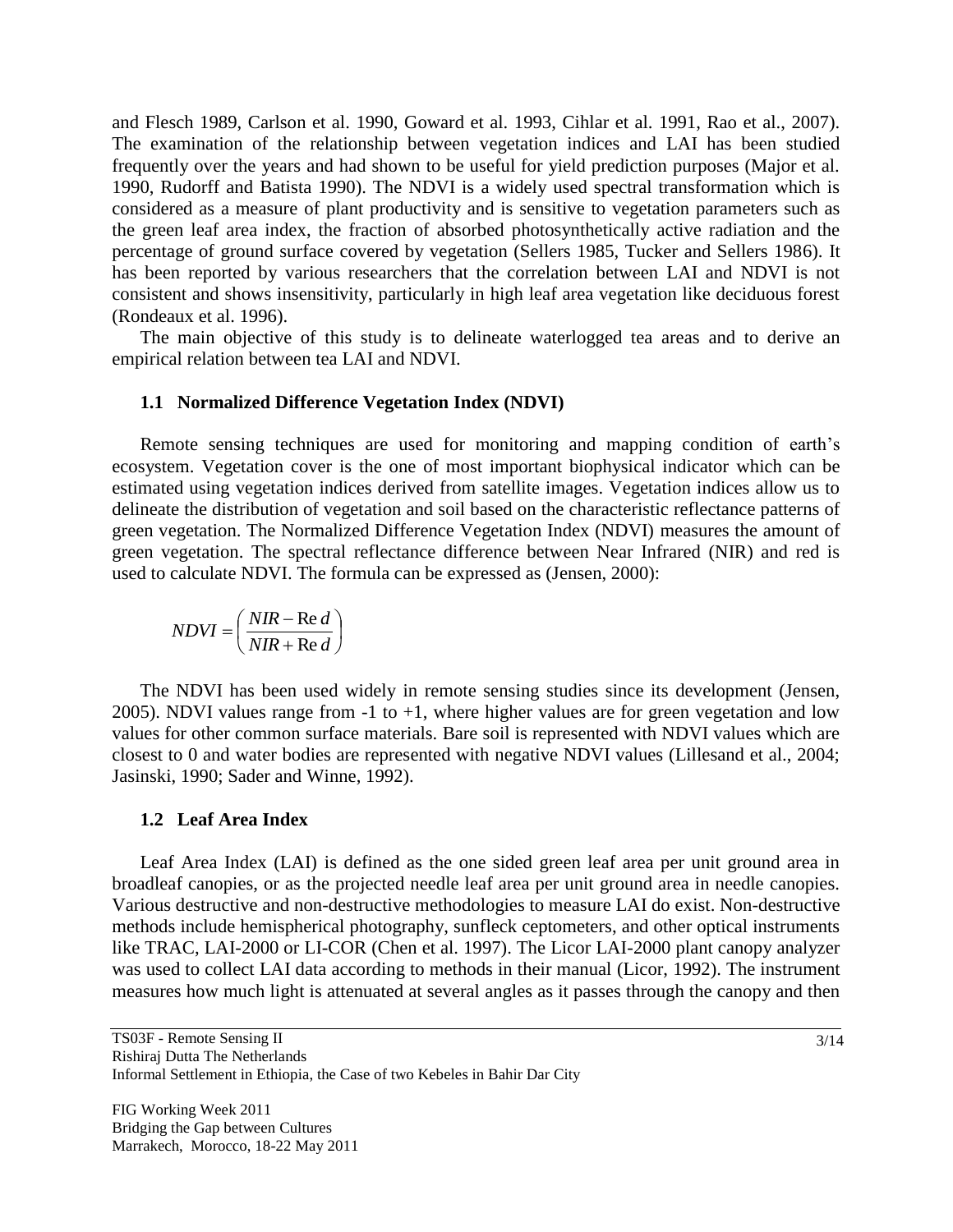with internal software it calculates LAI according to Beers law (Monteith and Unsworth, 1990). The plant canopy analyzer gives the LAI values directly using the equation given below:

$$
LAI = \frac{Leaf\ Area}{Sample\ Area}
$$

The tea plant canopy coverage has to be considered from the satellite imagery. Both leaf area and the sample area should have the units.

$$
LAI = \frac{Leaf\ Area}{Sample\ Surface\ Area}
$$

where,

$$
Actual \,Coverge = \frac{Actual \, Plant \, Density}{Optimum \, Plant \, Density}
$$

## **2. MATERIALS AND METHODS**

#### **2.1 Study Area**

The study was carried out in Assam in the Northeastern region of India. The area under investigation included a) Tingrai basin of Upper Assam and b) Sonitpur district of North Bank (Fig. 1).

Tingrai basin is located at the border of Tinsukia and Dibrugarh districts of Upper Assam, India and covers an area of about 457 square kilometers between 27.20° N latitude and 95.15° E longitude. More than 35 medium and large tea gardens are situated in this area. Tingrai is a part of vast flat alluvial terrain between Brahmaputra River and Patkai hills. Tingrai River is the main drainage channel in this area. The area experiences humid monsoonal climate, with hot summers and cool winters. Average annual rainfall in the area is about 2850 mm. The major reason for selecting this as a study area was, the waterlogging becoming a serious and speedily aggravating problem in the tea growing area.

Sonitpur district is spread over an area of 5324 square kilometers on the North Bank of Brahmaputra River. The District lies between 26.30° N latitude 92.16° E longitude. Sonitpur District falls in the sub-tropical climatic region, and enjoys monsoon type of climate. Summers are hot and humid, with an average temperature of 29°C. Autumns are dry, and warm. Winters are cold and generally dry, with an average temperature of 16°C. There are seventy three tea gardens in Sonitpur district covering an area of approximately 37,555 ha (Sonitpur District Profile: National Informatics Centre, Government of India).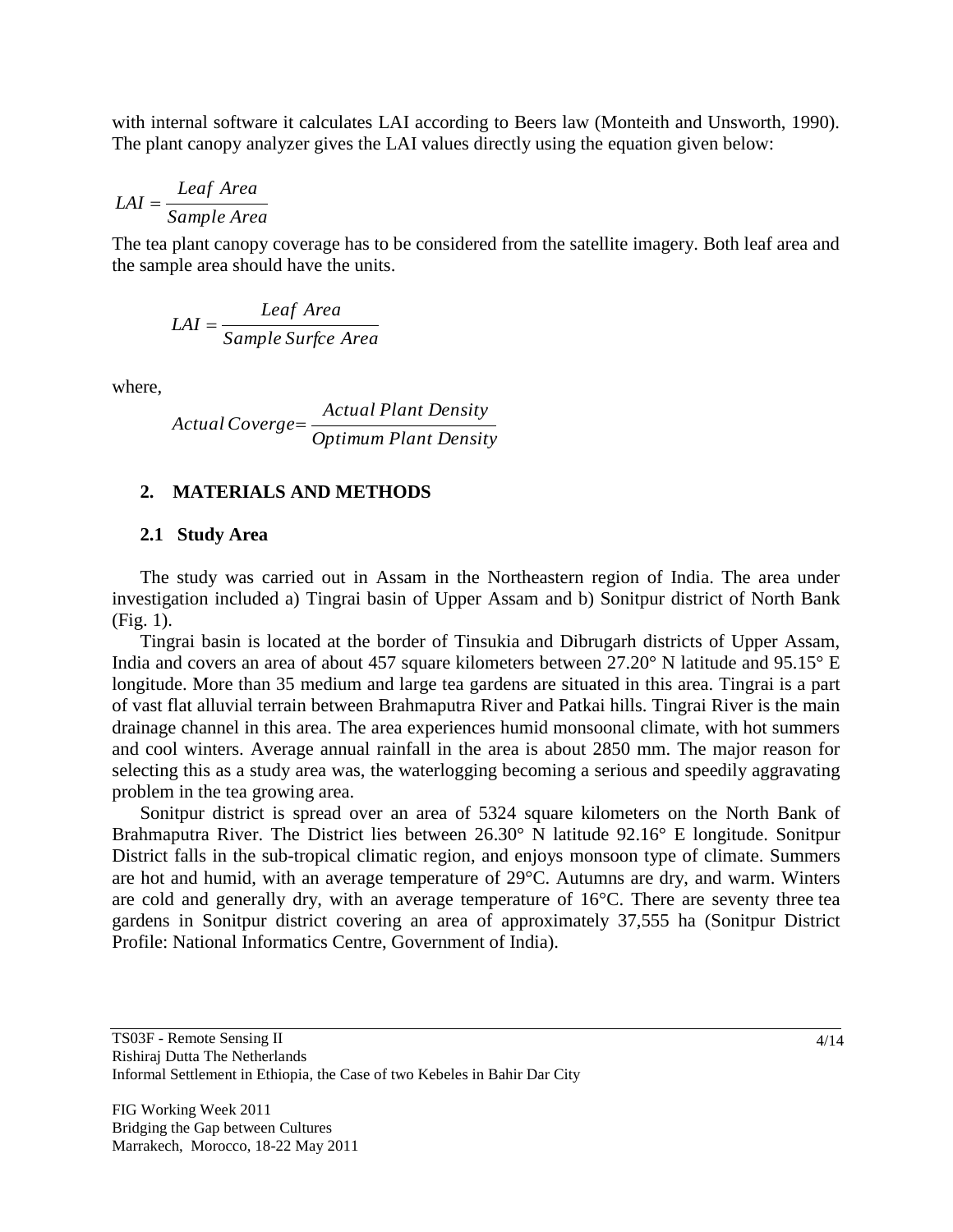

**Fig. 1 Map showing the tea growing areas in Assam**

#### **2.2 Data Used**

For delineation of waterlogged areas, the main sources of data was LISS IV (5.8 m resolution) mono and LISS III (23.8m resolution) geo-coded standard false colour composite (FCC) digital image of RESOURCESAT 1 (IRS P6), procured from National Remote Sensing Centre (NRSC), Hyderabad, India. The statistical data were collected from the tea estate records and Tea Research Association data files.

Similarly, to examine the relations between tea yield and remotely sensed NDVI, MODIS data for the month of April, June and August were used for the period from 2005 – 2009. This data was then used to derive the relations between tea leaf area index (LAI) and NDVI.

#### **2.3 Methods**

TS03F - Remote Sensing II Rishiraj Dutta The Netherlands Informal Settlement in Ethiopia, the Case of two Kebeles in Bahir Dar City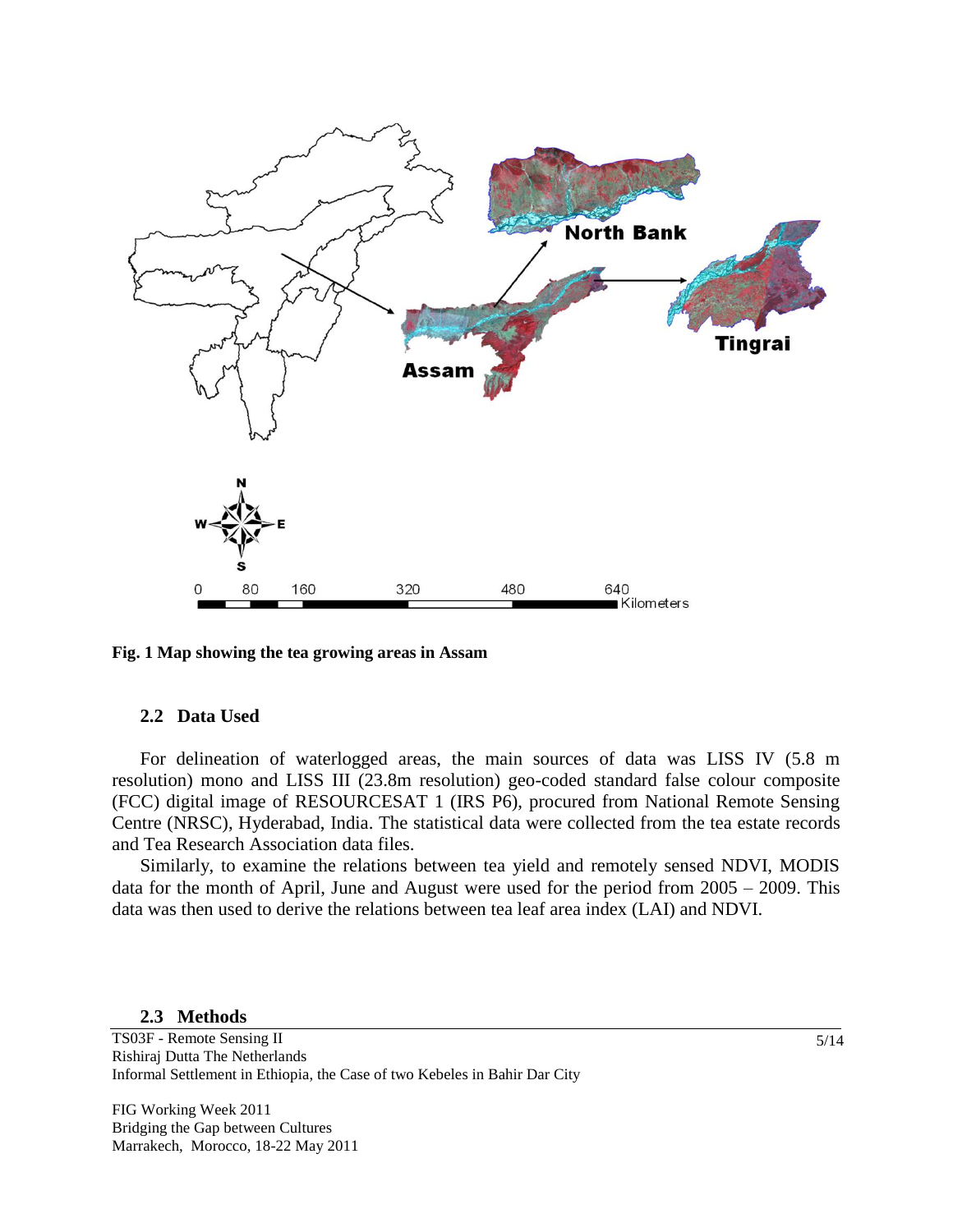## **Image Processing**

The basic spatial layers, such as administrative boundaries, contours etc. were digitized from topomaps obtained from survey of India (SOI) at 1:50,000 scale. The digital elevation model (DEM) was generated from the interpolation of contour lines and spot heights. The LISS IV mono image was geo-referenced with LISS III FCC geo-coded image. Using "resolution merging' technique, supervised classification was done and the landuse/landcover map was generated. Geo-morphological map was generated from merged LISS III and LISS IV mono images and incorporating field information collected from the field. The drainage maps were generated by on-screen digitization of the images and extracting the Survey of India drainage system, which was later superimposed to identify change detection. Classification was done using both supervised and unsupervised techniques. In Tingrai basin, a ground survey was conducted using area frame sampling method to verify and improve classification. Field data collection was aided by GPS to locate the ground coordinates. Information on vegetation, geomorphologic, soil and topographic parameters were also collected. The information collected during ground truthing has helped in post processing of the classified images, done to improve and refine the classification. About 10 per cent of the total sample area was randomly selected for accuracy assessment while the overall accuracy was 90 per cent. Final maps were generated on the basis of pre-field assessment and interpretation, field investigation and available secondary data. Both visual and digital approaches were conjunctively used for the finalization of maps.

Further an empirical relationship between NDVI – LAI were developed to observe the variability which in turn will help in yield prediction. A year wise correlation was developed between tea leaf yields and MODIS based NDVI of the tea estate during different months.

## **3. RESULTS**

#### **3.1 Delineation of waterlogged tea areas**

The two geomorphic units of the area are younger alluvial plain and older alluvial plain. The younger alluvial plain consists of cultivated fields and settlements. The older alluvial plains are situated comparatively at a higher elevation and all the tea estates are situated in this unit. Land cover classes were delineated which includes tea areas with estate boundaries, built up lands, agricultural areas, forests, small vegetation, swampy areas, barren areas and water bodies. The spatial coverage showed that 27.78% (127.13 sq km) of the area is under tea gardens. Tea gardens are generally situated at higher elevation than the agricultural lands. But at few places the reverse is true. It was observed that these are the places where the flooding problem is more prominent.

When the drainage layers were extracted from the SOI map of 1970 and satellite image of 2004, it appeared that most of the drainage in the SOI map has become extinct in the satellite image (Fig. 2). When the field data was correlated with the drainage maps, it showed that this is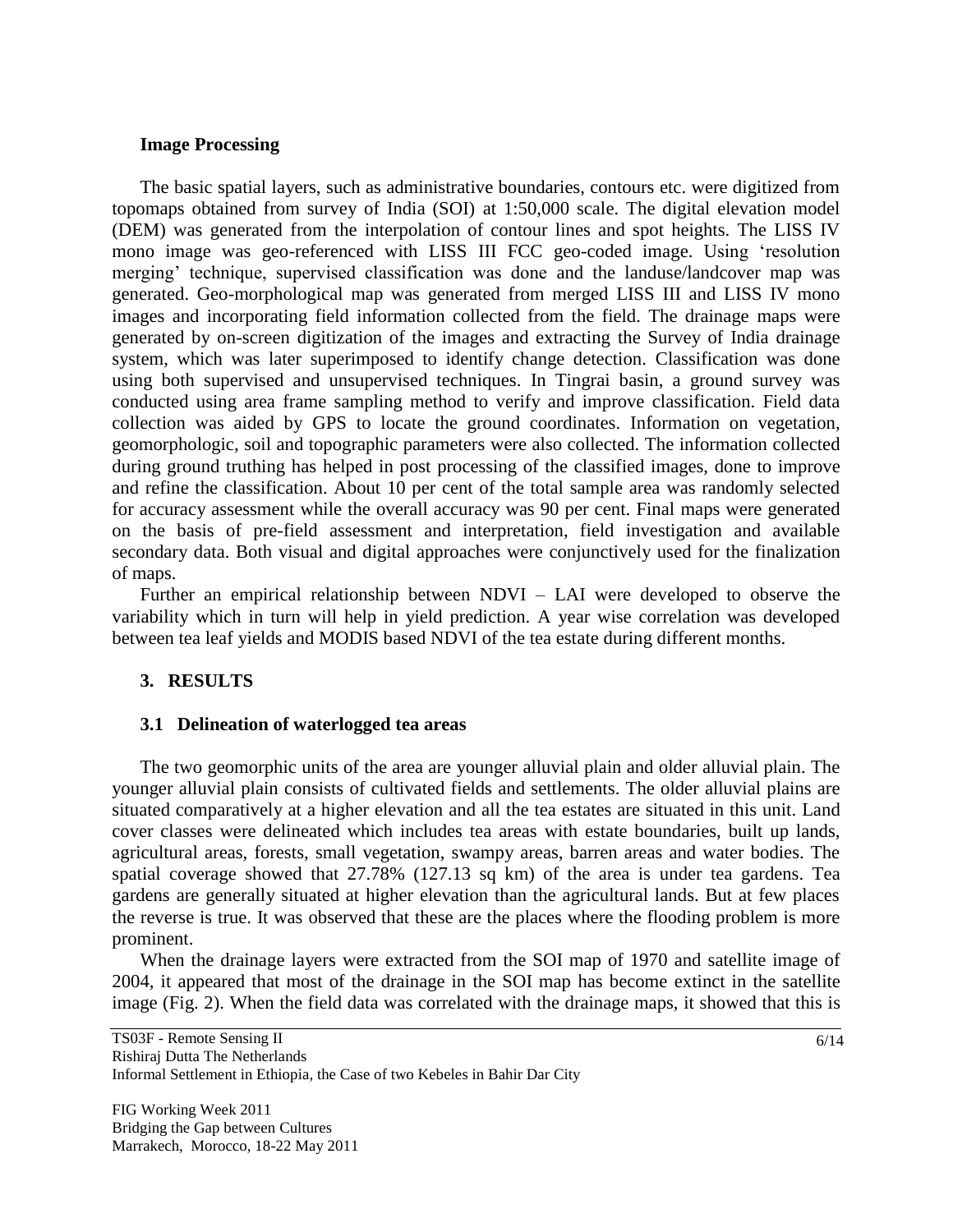happening because of the eutrophication and man-made bunds, besides several new sub-divisions coming up as built up areas. This is the major cause of floods in the region which was due to obstruction of natural flow of water. Dried drainage networks seen in the image are also blocked by this problem and their natural flow is obstructed. Flood and water logging problems in the Tingrai area are largely caused due to hindrance of free flow of water through natural channels. Some of the channels have become extinct over the years since no water is flowing, more so because some were diverted by the estate authorities.



**Fig. 2 Maps showing the drainage situation in Tingrai Basin (a.) 1970 and (b.) 2004**

# **3.2 Yield Estimation**

NDVI was generated for tea areas from MODIS images using 3 x 3 pixel extraction methods. The LAI – NDVI values were then plotted in the scatter plot and linearly regressed. From the analysis it was observed that there exist a strong linear relationship between LAI and MODIS based NDVI. For the yield estimation the MODIS LAI image for August and MODIS NDVI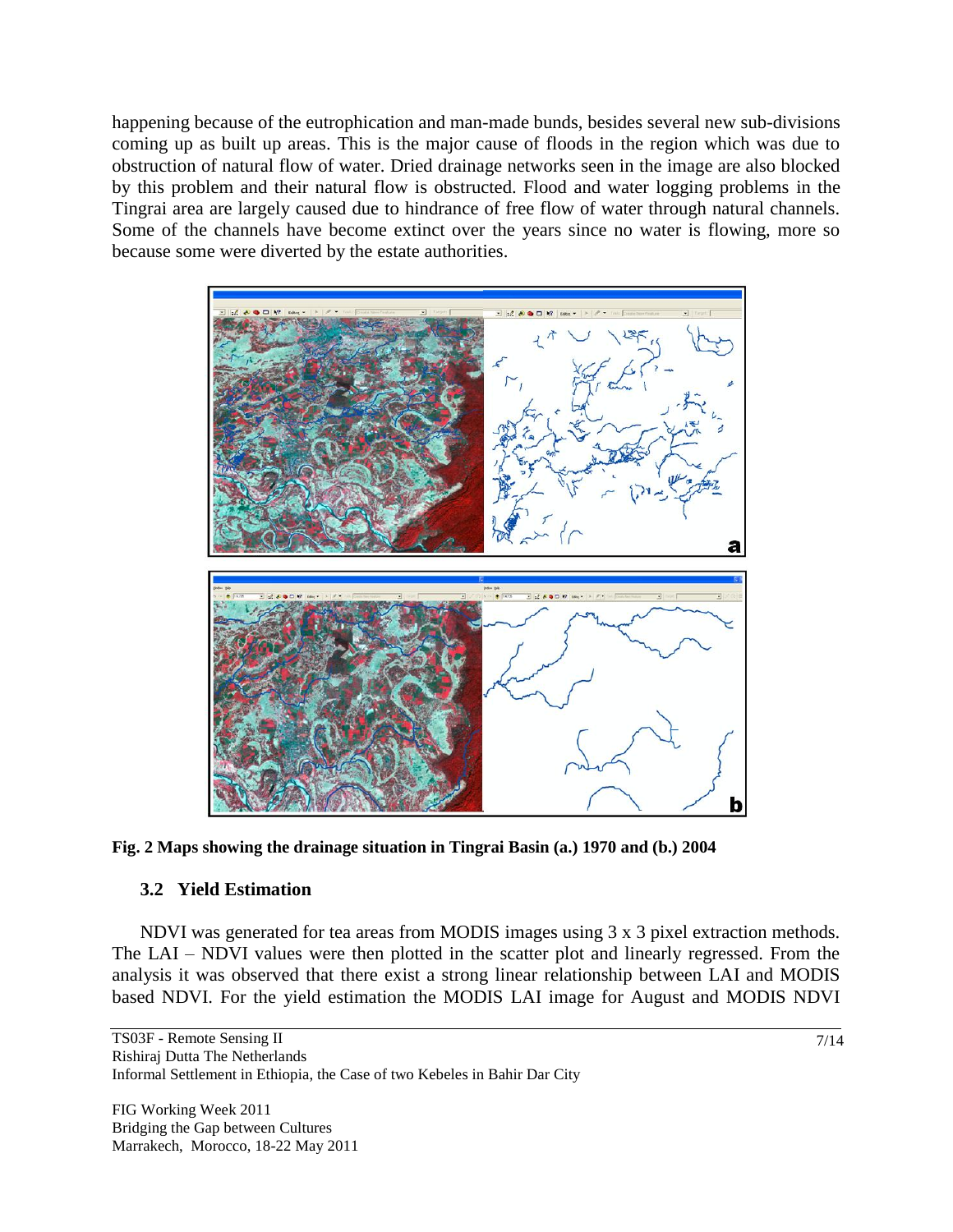image for April, June and August from 2005 – 2009 were used. The mean NDVI for all the MODIS images were extracted using the area weighted average or zonal attribute.

# **3.3 LAI – NDVI Relationship**

MODIS derived NDVI image was generated for the tea estate areas and the NDVI values were extracted using 3 x 3 kernels for extracting the pixels. The LAI – NDVI values were plotted and linearly regressed (Fig. 3). From the analysis it was observed that there exist a strong linear relationship between LAI and MODIS based NDVI with an R² value of 0.699. Thus it could be inferred that MODIS derived NDVI can approximately provide information on leaf area index for tea.



**Fig. 3 LAI - NDVI Relationship**

# **3.4 Relation between Tea Leaf Yield and MODIS NDVI**

Correlation analysis was carried out between area weighted averaged NDVI of tea for selected tea estate with their tea leaf yield for different years (2005 – 2009). Results showed that correlation is positive and significant irrespective of month of the NDVI over the years (Table 1). Tea leaf yield was found significantly related to NDVI at 95% level of significance during 2006, 2007 and 2009 while during April, 2005 and June and August, 2008, correlation is positive at 1% level of significance.

## **Table 1 Year wise correlation between tea leaf yield and MODIS based NDVI of tea estates during different months**

TS03F - Remote Sensing II Rishiraj Dutta The Netherlands Informal Settlement in Ethiopia, the Case of two Kebeles in Bahir Dar City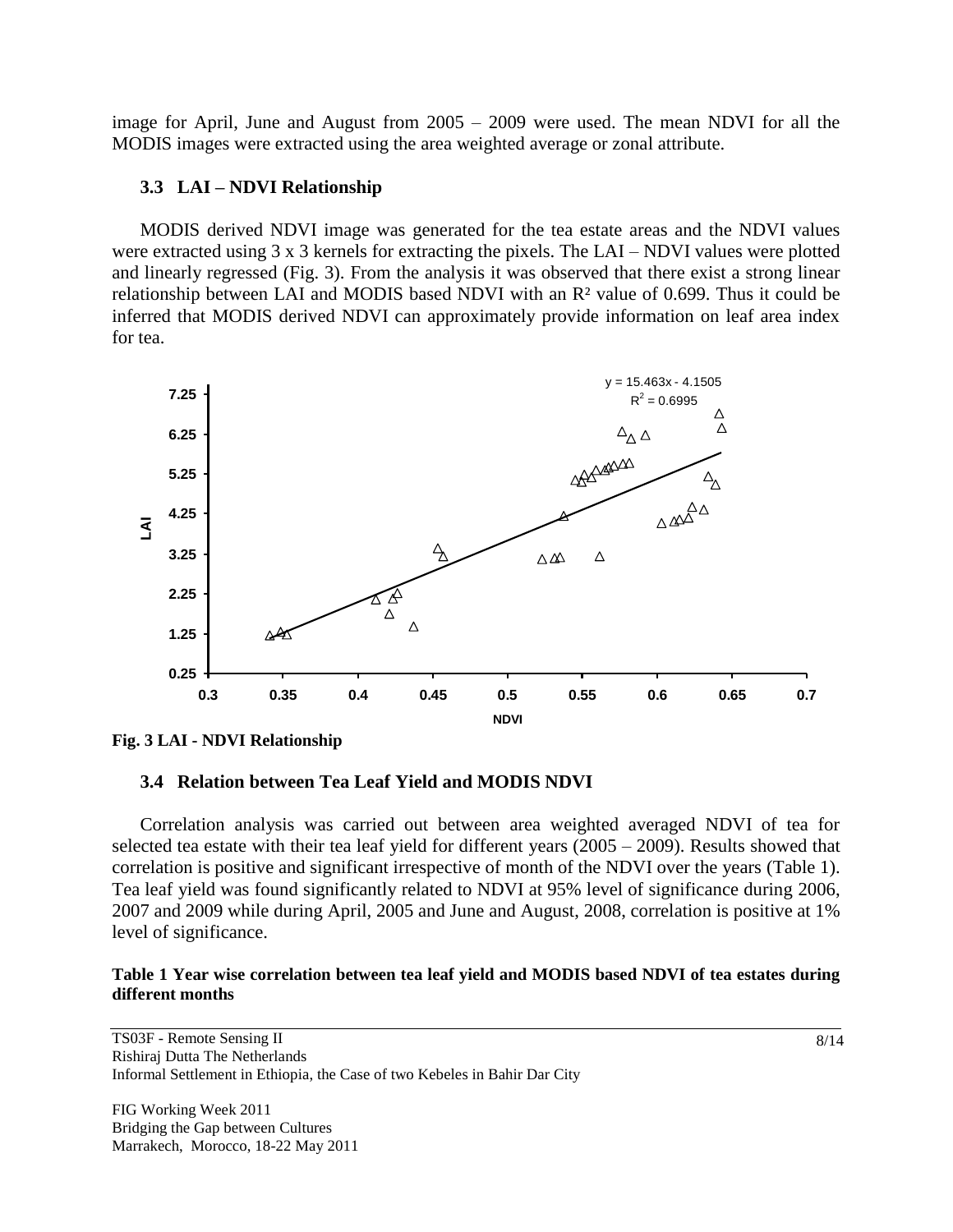| Year | <b>NDVI</b> (April) | <b>NDVI</b> (June) | <b>NDVI</b> (August) |
|------|---------------------|--------------------|----------------------|
| 2005 | $0.425**$           | 0.441              | 0.432                |
| 2006 | $0.635*$            | $0.672*$           | $0.661*$             |
| 2007 | $0.643*$            | $0.578*$           | $0.592*$             |
| 2008 | 0.521               | $0.527**$          | $0.545**$            |
| 2009 | $0.521*$            | $0.545*$           | $0.563*$             |

## **4. DISCUSSION**

Although the water requirements of the tea plant is high, pore spaces should never get saturated or waterlogged as this is harmful to plant growth (Kamau, 2008). Tea plant is very sensitive to waterlogging which impair the growth and productivity of the plantation, give rise to secondary root disease – violet root rot under prolong waterlogging which culminates in crop failure if ameliorative measures are not undertaken timely (Bordoloi, 2006). Various researchers have reported the potential of optical and microwave remote sensing for waterlogging assessment (Agbu et al. 1990; Singh and Srivastav 1990; Choubay, 1997). Very few studies have used digital classification of raw satellite data for mapping surface waterlogging areas (Saha et al. 1990, Joshi and Sahai 1993, Vincent et al. 1996, Pulido et al. 1998). However, the mapping of waterlogging areas by the classification of raw satellite data has severe limitations when there is perennial vegetation cover. In severely affected areas, total crop failure may result in bare soil patches; retardation of early crop development, resulting in a mixture of thin crop and watertolerant weeds (Rao et al., 2007). Moderately affected crop may result in yellowing or reddening of the old leaves, and failure to develop tillers, resulting in a thinner crop stand. The spectral reflectance from waterlogged crop pixels would be expected to contain a decreased contribution from the crop and an increased contribution from soil and weeds. In our study, it has been observed that extinction of natural drainage has resulted in waterlogging. The blocking is done by eutrophication and construction of man-made bunds. It was observed that majority of the flood and waterlogging problems are created largely due to hindrance of free flow of water through natural channels. Also some of the channels have become extinct over the years since no water is flowing, more so because some were diverted by the estate authorities.

Understanding the spectral characteristics of tea plantation is very important for monitoring the growth of plants and estimating tea-yield using remote sensing methods (Rajapakse et al., 2002). Leaf Area Index (LAI) is one of the key factors, useful in crop growth models that may be derived from optical remote sensing data. LAI is the leaf area per unit area of soil surface (Kvet and Marshall 1971). LAI during the growing season is important in crop growth modelling and crop reflectance modelling. Gong et al., 1995 attempted to estimate the LAI of coniferous forests using Compact Airborne Spectrophotometer Image (CASI) data by establishing a relationship between forest LAI and the NDVI. To test whether MODIS derived NDVI is related to LAI, an empirical equation was established which shows that LAI in tea had a significant and linear relationship with NDVI ( $R<sup>2</sup>=0.669$ ). This study further showed that MODIS based NDVI during April, June and August was significantly correlated to tea leaf yield at estate level. However it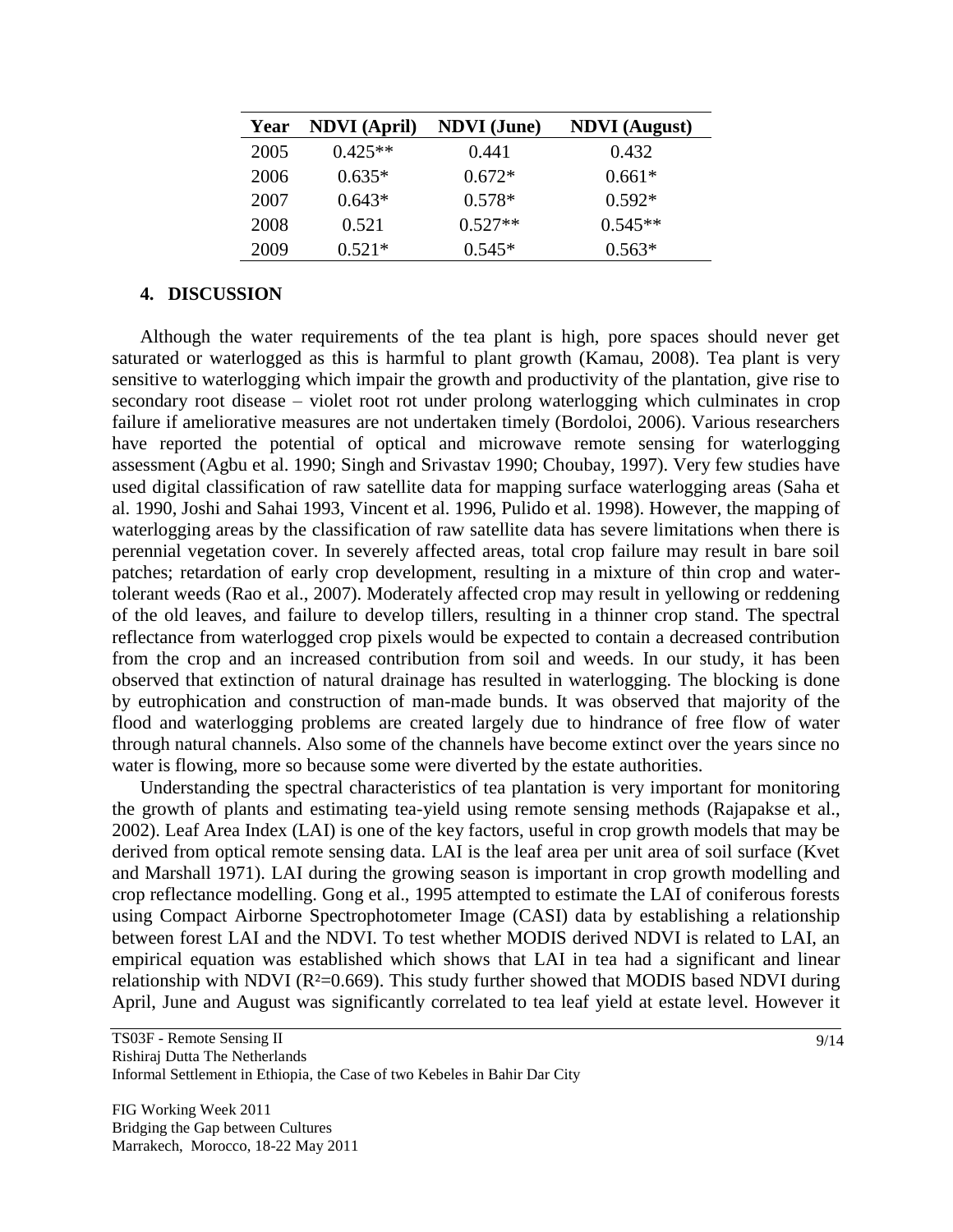was found that NDVI observation at different time period alone could not explained much variance in tea leaf yield.

Remote sensing images and relevant ground truth could contribute to assess, analyze, monitor and model the characteristics of tea bush growth. To achieve timely and accurate information on the status of crops, an up-to-date crop monitoring system may provide accurate information. The earlier and more reliable the information, the greater is the value. Remote sensing offers an efficient and reliable means of collecting the information required, in order to map tea type and acreage and also the structure information on the health of the plantations. As the spectral reflectance of a tea field always varies with respect to the phenology, stage type and crop health, these could well be monitored and measured using the multispectral sensors and to detect stress associated with moisture deficiencies, insects, fungal and weed infestations and to take effective measures. Monitoring using remotely sensed images would further help tea planters to identify areas within an estate which are experiencing difficulties, in order to apply, for instance, the correct type and amount of fertilizer, pesticide or herbicide. Using this approach, the planter will not only improve the productivity but will also reduce input costs and minimizes environmental impacts.

# **5. CONCLUSIONS**

From this study it was concluded that substantial agronomic monitoring is required to stimulate the tea sector in North East India. This study has revealed the scope of monitoring the growth and management of tea canopies using remote sensing. More specifically we conclude that:

- a. This study indicated that the tea area problems in the North Eastern India can be monitored by using a GIS platform. Major problem of water logging in tea areas could be monitored through remote sensing. Blocking of natural drainage channels can be overcome by clearing the blocked drainage channels through governmental efforts and planter"s participation.
- b. An empirical equation could be established using MODIS derived NDVI and LAI. Although strong positive correlation exist between tea yield and NDVI but NDVI during the different time periods alone could not explain much variations in tea yield.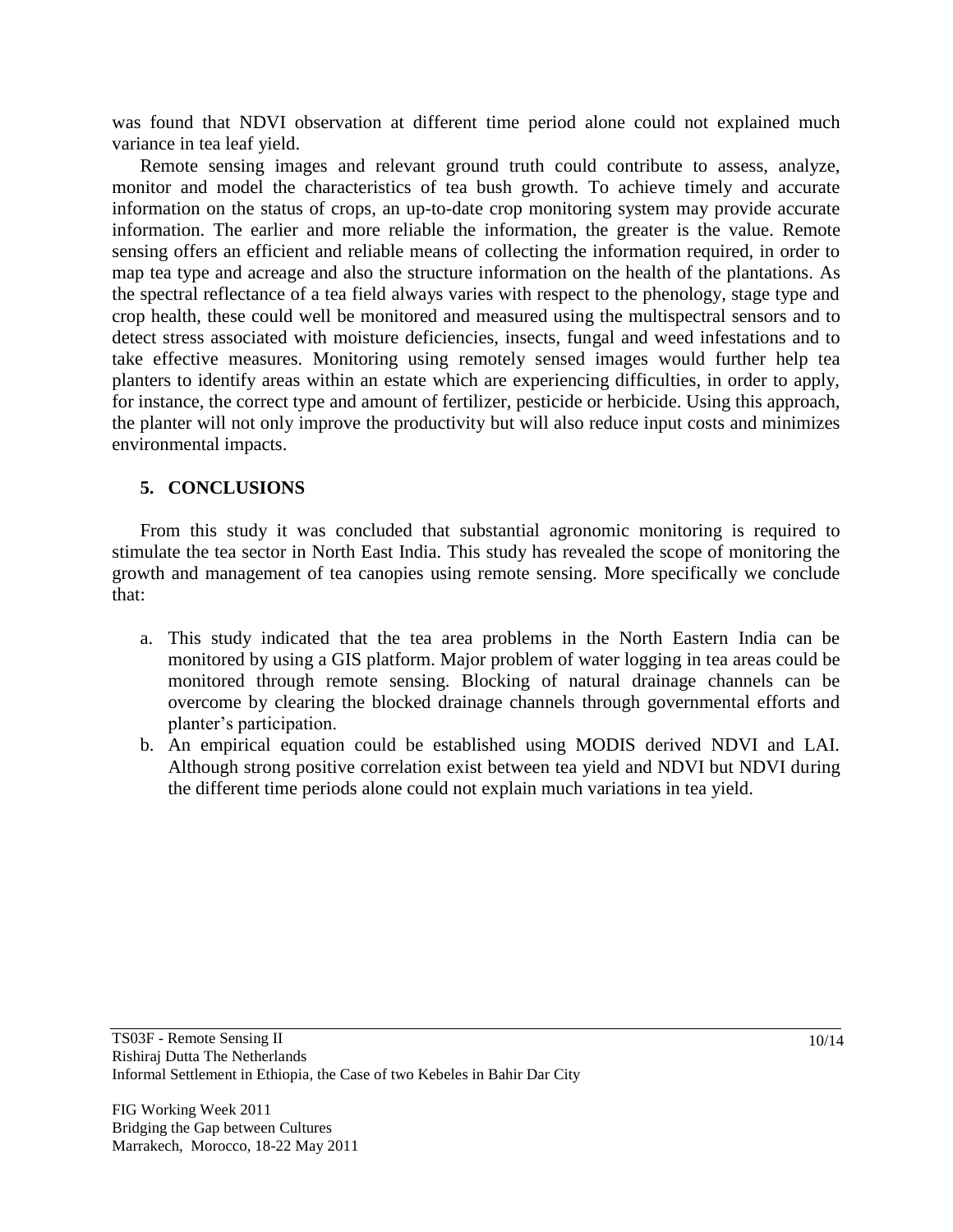## **REFERENCES**

- Agbu, P. A., Fehrenbacher, D. J. and Jansen, I. J., 1990. Soil property relationships with SPOT satellite digital data in East Central Illinois. *Soil Science Society of America Journal*, 54,  $807 - 812.$
- Bhagat, R. M, Singh S., Sood, C., Pradhan S. and Shrestha B., 2007. A hierarchical approach for mapping forest and other land cover types in a mountainous area using IRS-ID LISS – III data. *International Journal of Geo-informatics*, 3 (2), 79 – 86.
- Banerjee, B., 1992. Botanical classification of tea. In: Willson, K.C., Clifford, M.N. (Eds), Tea: Cultivation to consumption. Chapman and Hall, London,  $25 - 51$ .
- Bordoloi, P.K., 1993. The Brahmaputra and its impact on the tea industry. *Two and a Bud*, 40  $(1), 13 - 17.$
- Bordoloi P. K. and Borbora B. C., 1994. A study on the landuse pattern and ground water potential through remote sensing technique. *Two and a Bud*, 41(2), 36 – 39.
- Bordoloi P. K., 2006. Application of GIS for Water Harvesting in Tea Planted on Hillocks in Assam. Map Asia.
- Bordoloi, P. K., Borah, D., and Dutta, A. K., 2006. Development of catchment wise integrated drainage system through remote sensing and GIS towards solving water logging at micro level – a pilot are study.
- Carlson, T. N., Perry, E. M. and Schmugge, T. J., 1990. Remote estimation of soil moisture availability and fractional vegetation cover for agricultural fields. *Agricultural and Forest Meteorology*, 52, 45 – 69.
- Chen, J. M., Rich, P. M., Gower, S. T., Norman, J. M., and Plummer, S., 1997. Leaf area index of boreal forests: Theory, techniques, and measurements. *Journal of Geophysical Research*, 102, 29429 – 29443.
- Choubey, V. K., 1997. Detection and delineation of waterlogging by remote sensing techniques. *Journal of the Indian Society of Remote Sensing*, 25, 123 – 135.
- Cihlar, J., St. Laurent, L. and Dyer, J. A., 1991. Relation between the normalized difference vegetation index and ecological variables. *Remote Sensing of Environment*, 35, 279 – 298.
- Dutta, R., Stein, A. and Patel, N. R., 2008. Delineation of Diseased Tea Patches Using MXL and Texture Based Classification. The International Archives of the Photogrammetry, Remote Sensing and Spatial Information Sciences (ISPRS, Beijing) 37: Part B4, 1693 – 1700.
- Dutta, R., Stein, A., Smaling, E. M. A., Bhagat, R. M. and Hazarika, M., 2010. Effects of plant age and environmental and management factors on tea yield in Northeast India. *Agronomy Journal*, 102, 1290 – 1301.
- Gallo, K. P. and Flesch, T. K., 1989. Large area crop monitoring with the NOAA AVHRR: estimating the silking stage of corn development. *Remote Sensing of Environment*, 27, 73 – 80.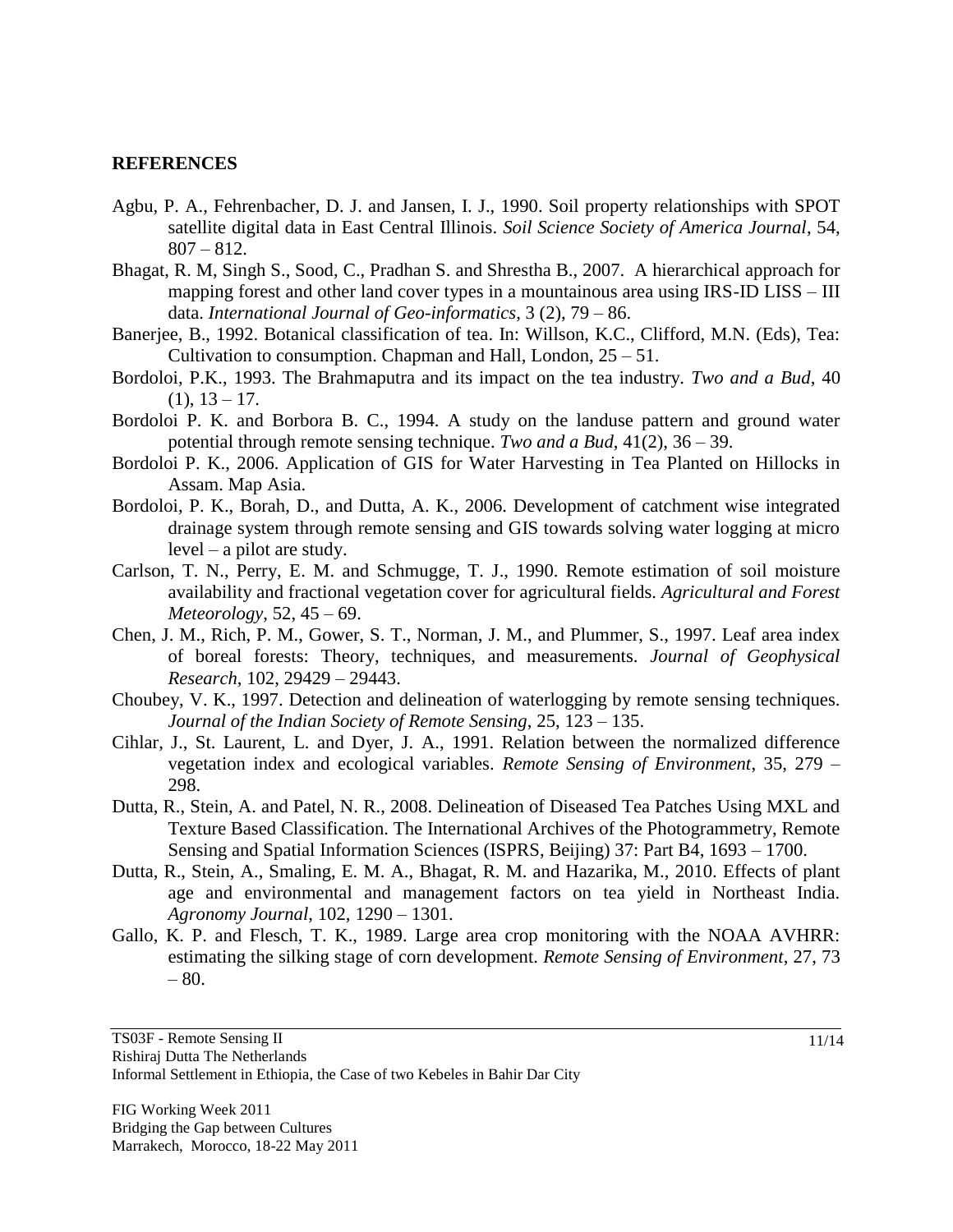- Gong, P., Ruiliang, P. U., and Miller, J. R., 1995. Coniferous forest leaf area index estimation along the Oregon transect using compact airborne spectrographic imager data. *Photogrammetric Engineering and Remote Sensing*, 61, 1107 – 1117.
- Goward, S. N., Dye, D. G., Turner, S. and Yang, J., 1993. Objective assessment of the NOAA global vegetation index data product. *International Journal of Remote Sensing*, 14, 3365 – 3394.
- Jasinski, M. F., 1990. Sensitivity of the normalized difference vegetation index to subpixel canopy cover, soil albedo, and pixel scale. *Remote Sensing of Environment*, 32, 169 – 187.
- Jensen, J. R., 2000. Remote sensing of the environment: An Earth Resource Perspective. Prentice Hall, New Jersey.
- Jensen, J. R., 2005. Introductory digital image processing: A Remote Sensing Perspective. Pearson Prentice Hall, New Jersey.
- Joshi, M. D. and Sahai, B., 1993. Mapping of salt-affected land in Saurashtra coast using Landsat satellite data. *International Journal of Remote Sensing*, 14, 1919 – 1929.
- Kamau, D. M., 2008. Productivity and resource use in ageing tea plantations. Ph.D. thesis. Wageningen Universiteit, The Netherlands.
- Kvet, J. and Marshall, J. K., 1971. Assessment of leaf area and other assimilating plant surfaces. In Plant Photosynthetic Production: Manual of Methods, edited by Z. Sestak, J. Catsky and P. G. Jarvis (The Hague: Dr W. Junk).
- Licor, 1992. LAI 2000 Plant Canopy Analyzer Operating Manual. Li-Cor, Lincoln, NB.
- Lillesand, T. M, Kiefer, R. W. and Chipman, J. W., 2004. Remote sensing and image interpretation.  $5<sup>th</sup>$  Edition, New York: John Wiley & Sons, Inc.
- Major, D. J., Baret, F. and Guyot, G., 1990. A ratio vegetation index adjusted for soil brightness. *International Journal of Remote Sensing*, 11, 727 – 740.
- Monteith, J. and Unsworth, M., 1990. Principles of Environmental Physics. Arnold, London.
- Pulido, M.L., Robles, R.B., Gonzalez, M.J., Wiegand, C.L. and Sanvicente, S.H., 1998. Application of satellite images to identify soil salinity and areas with poor drainage. In Proceedings VI1 National Irrigation Congress, Mexico (ILRS–Wageningen), 4 – 14.
- Rajapakse, R. M. S. S., Tripathi, N. K. and Honda, K., 2002. Spectral characterization and LAI modelling for the tea (*Camellia sinensis* (L.) O. Kuntze) canopy. *International Journal of Remote Sensing*, 23 (18), 3569 – 3577.
- Rao, N. Rama, Kapoor, M., Sharma, N. and Venkateswarlu, K., 2007. Yield prediction and waterlogging assessment for tea plantation land using satellite image-based techniques. *International Journal of Remote Sensing*, 28 (7), 1561 – 1576.
- Rondeaux, G., Steven, M. and Baret, F., 1996. Optimization of soil-adjusted vegetation indices. *Remote Sensing of Environment*, 55, 95 – 107.
- Rudorff, B. F. T. and Batista, G. T., 1990. Spectral response of wheat and its relationship to agronomic variables in the tropical region. *Remote Sensing of Environment*, 31, 53 – 63.
- Sader, S. A. and Winne, J. C., 1992. RGB-NDVI colour composites for visualizing forest change dynamics. *International Journal of Remote Sensing*, 13, 3055 – 3067.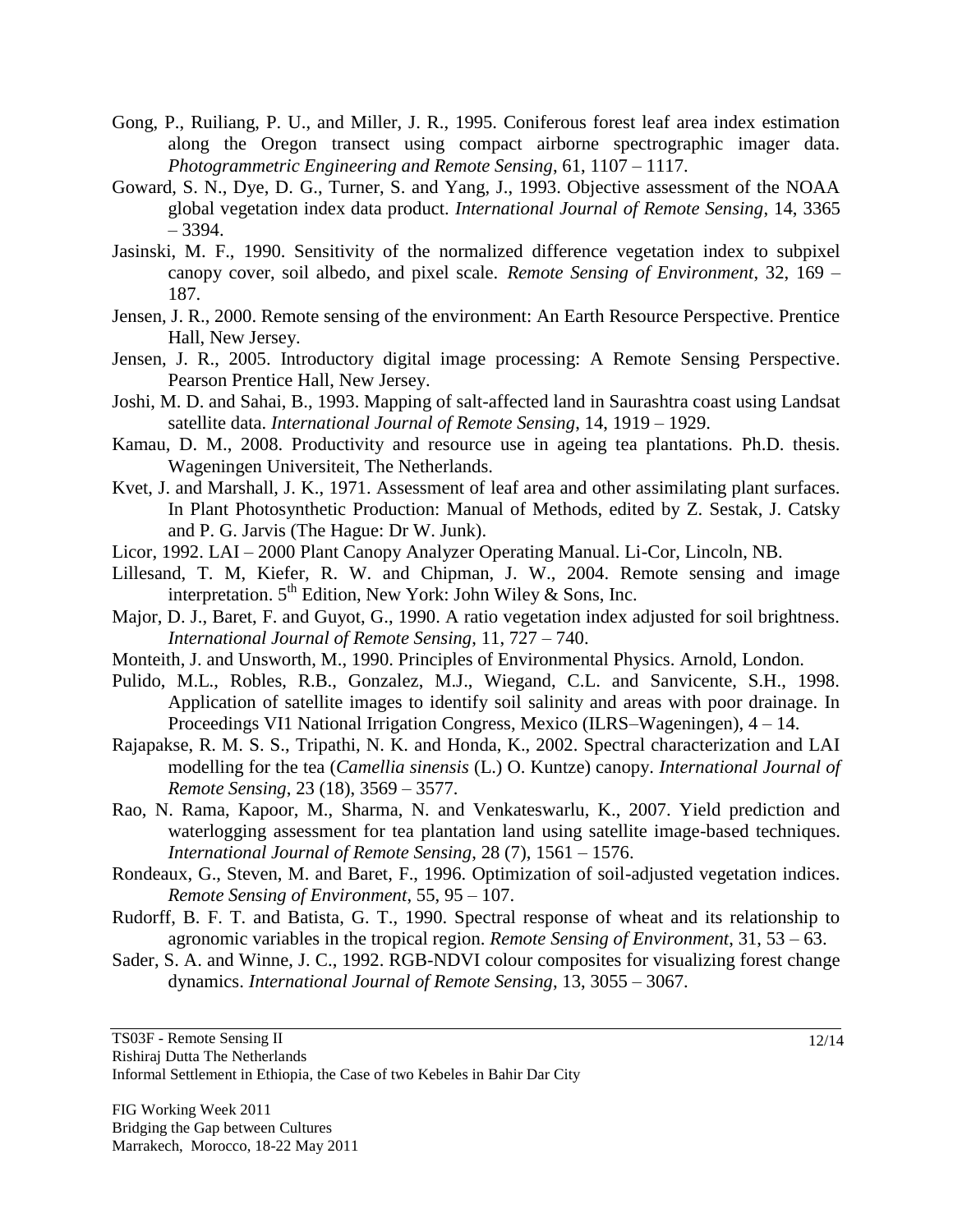- Saha, S. K., Kudrat, M. and Bhan, S. K., 1990. Digital processing of Landsat TM data for wasteland mapping in parts of Aligarh district, Uttar Pradesh, India. *International Journal of Remote Sensing*, 11, 485 – 492.
- Sellers, P. J., 1985. Canopy reflectance, photosynthesis, and transpiration. *International Journal of Remote Sensing*, 6, 1335 – 1372.
- Singh, R. P. and Srivastav, S. K., 1990. Mapping waterlogged and salt affected soils using microwave radiometers. *International Journal of Remote Sensing*, 11, 1879 – 1887.
- Tucker, C. J. and Sellers, P. J., 1986, Satellite remote sensing of primary production. *International Journal of Remote Sensing*, 4, 325 – 334.
- Vincent, B., Vidal, A., Tabbet, D., Baqri, A. and Kuper, M., 1996. Use of satellite remote sensing for the assessment of waterlogging or salinity as an indication of the performance of drained systems. In Evaluation of Performance of Subsurface Drainage Systems: 16th Congress on Irrigation and Drainage,  $15 - 22$  September 1996 (Cairo, Egypt: University of Cairo), 102 – 119.

#### **BIOGRAPHICAL NOTES**

Rishiraj Dutta is a PhD student currently pursuing his doctoral studies from the Department of Earth Observation Science, Faculty of Geoinformation Science and Earth Observation, University of Twente, The Netherlands. His topic of research is "Image Mining for Monitoring Tea Replantation and Assessing Environmental Factors Influencing Tea Quality." His PhD is a joint programme between University of Twente and Tea Research Association, Assam, India.

He completed his graduations from Assam Agricultural University, Assam, India in 2003 and joined as an Officer Trainee at the Indian Institute of Remote Sensing (IIRS), Indian Space Research Organization, Dehradun, India in 2004 for his post graduate studies and obtained his master's degree in Geoinformatics in 2006.

In 2006, he joined as a Consultant at the International Water Management Institute (CGIAR), Colombo, Sri Lanka and worked on the Global Irrigated Area Mapping as an Indian Partner before joining for his PhD in 2007. Currently, he is about to complete his PhD by the end of December, 2010.

# **CONTACTS**

Rishiraj Dutta

PhD Student, Department of Earth Observation Science

Room No.: 2 – 061, Mail Box: 162

Faculty of Geoinformation Science and Earth Observation, ITC, University of Twente Hengelosestraat 99, P.O. Box: 217, 7500 AE, Enschede – The, Netherlands

Tel.: +31-53-4874-538 (Off.)

TS03F - Remote Sensing II Rishiraj Dutta The Netherlands Informal Settlement in Ethiopia, the Case of two Kebeles in Bahir Dar City